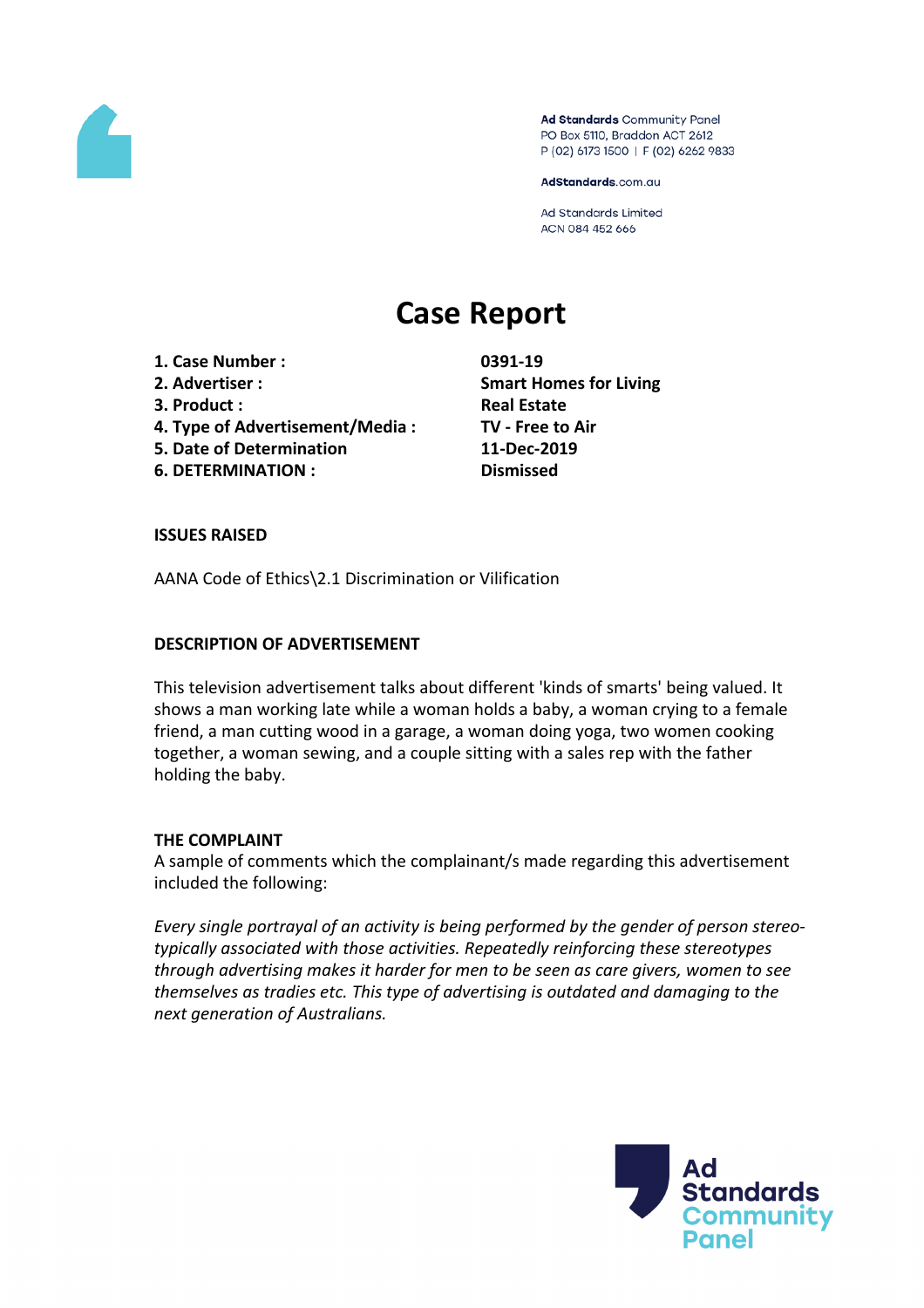

### **THE ADVERTISER'S RESPONSE**

Comments which the advertiser made in response to the complainant/s regarding this advertisement include the following:

### *Background:*

*There was a good reason we chose the name Smart Homes for Living when we opened our doors in 2011. We were (and still are) determined to do things differently: To work smarter, design smarter, finance smarter and connect with customers in a smarter, more considerate way.*

*Our 'All The Smarts' campaign is an extension of this philosophy, and was born out of a desire to promote and celebrate the diversity of smarts that both connect us and makes us special.*

*When we were developing the campaign, we felt that society often valued some 'smarts' over others. We wanted to change this perception, by encouraging our audience to feel proud of their smarts, whatever they may be. Ideally, resulting in a world where parenting smarts are as valuable as engineering, scientific or accounting smarts; emotional smarts are as valuable as geology, finance or chemistry smarts. In other words, a word where everyone feels equal and valuable.*

*Re: Ad Standards notification to advertiser- 0391-19*

*Thank you for the letter dated 19th November 2019 regarding complaint(s) raised under Section 2 of the AANA Advertiser Code of Ethics. We thank you for the opportunity to provide a response to this complaint.*

*Smart Homes for Living is committed to conducting all advertising and promotions to the highest standards and we take seriously any complaints made in relation to our advertising and promotions.*

*As requested, we have addressed the complaint by reference to all relevant advertising codes, being the AANA Code of Ethics (Code of Ethics).*

*Having considered the Advertisement and the complaint, as well as the requirements of the Code of Ethics, we respectfully submit that the Advertisement does not in any way contravene the Code of Ethics.*

*Section 2.1 - Discrimination or Vilification*

*Smart Homes for Living believes it's 'All The Smarts' Advertisement does not contravene section 2.1 of the Code of Ethics that the Advertisement, as it does not portray people or depict material in a way which discriminates against or vilifies a person based on gender or any other basis.*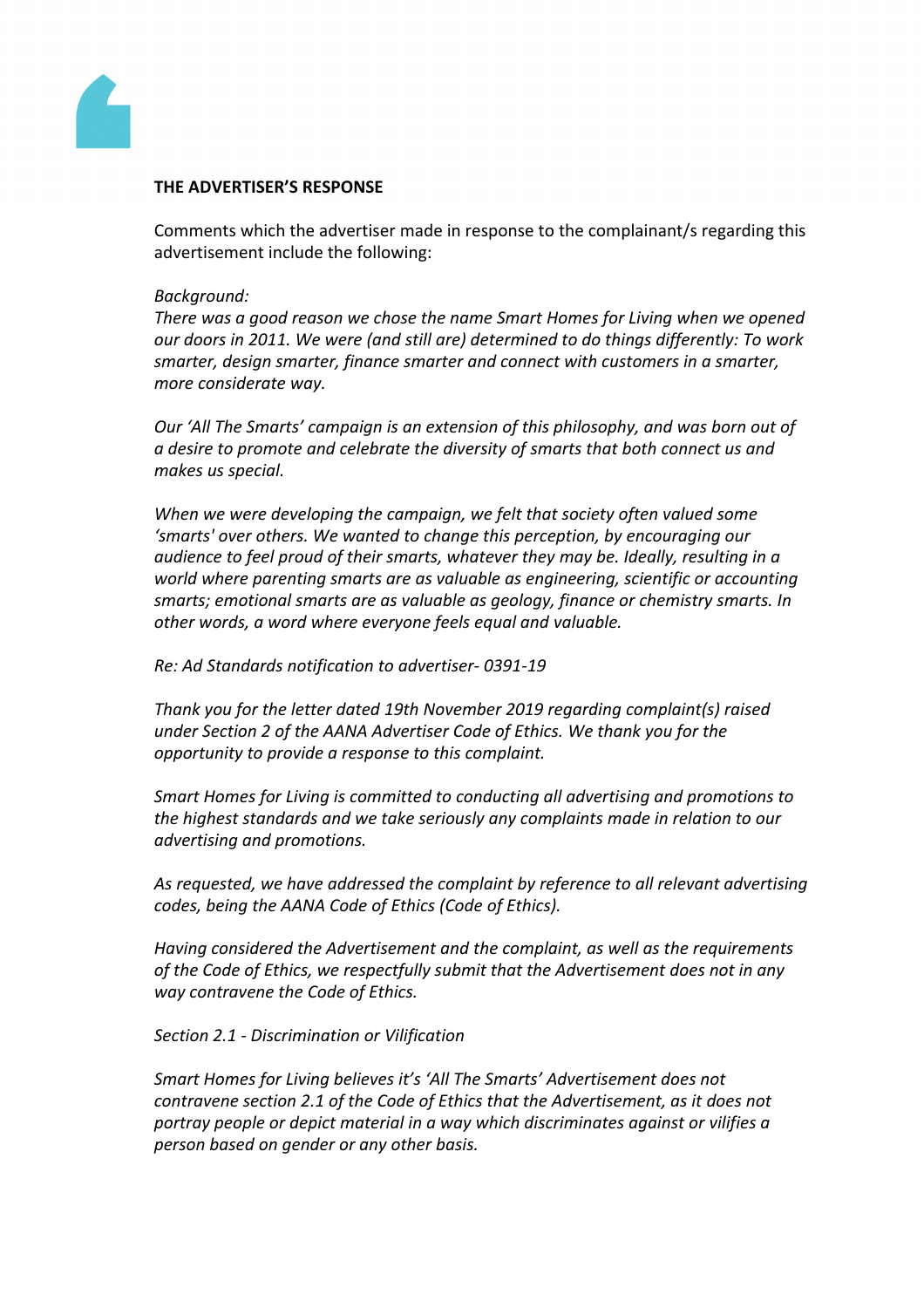

*The Advertisement presents to the target audience, in a relatable way, common life scenarios where their unique 'smarts' are used and valued.* 

*We did not intentionally set out to cast a particular gender in a particular role. When selecting the talent for the commercial our criteria was:*

*1) Do they accurately represent our 25yr – 40yr old, female-skewed target audience? And as such, have a style/look that'll resonate with our intended viewers and allow themselves to 'seem themselves' in the depiction.*

*2) Do they have actual experience in the roles they're portraying? And as such, can perform the activity convincingly, safely and repeatedly for the duration of the shoot (Using a table saw, settling a baby, yoga, making gnocchi, sewing, yoga etc)*

*3) Would they agree to the fee offered?*

*4) Were they available for the date of the shoot?*

*The talent selected met all (4) of these criteria, and we believe the casting process, detailed above, resulted in casting genders that most people would associate with the roles we cast them for, reflective of wider sociographic trends.*

*The fact is, most of the female customers in the demographic we target will be the primary caregiver, should she and her partner have a baby. This is not an exception, but the norm. The Australian Bureau of Statistics paints a clear picture of today's parenting landscape:*

*• In 2017–18, for non-public sector employees: 94.9% of primary parental leave (paid or unpaid) was taken by women*

*Source:*

*https://www.abs.gov.au/ausstats/abs@.nsf/Lookup/by%20Subject/4125.0~Nov%202 019~Main%20Features~Work%20and%20Family%20Balance~7*

*• In Nov 2013, The average length of leave mothers took from their job for the child's birth and subsequent care (until the mother returned to or joined the workforce, or until the date of survey) was 32 weeks Source:*

*https://www.abs.gov.au/ausstats/abs@.nsf/Lookup/4102.0Main+Features10Nov+20 13*

*• For parents with a dependent child aged 0-5 years, only 64% of women participated in the labour force, compared with 95% of men Source:*

*https://www.abs.gov.au/ausstats/abs@.nsf/Lookup/by%20Subject/4125.0~Nov%202 019~Main%20Features~Work%20and%20Family%20Balance~7*

*Likewise, many of our male customers are tradies, and according to Government statistics:*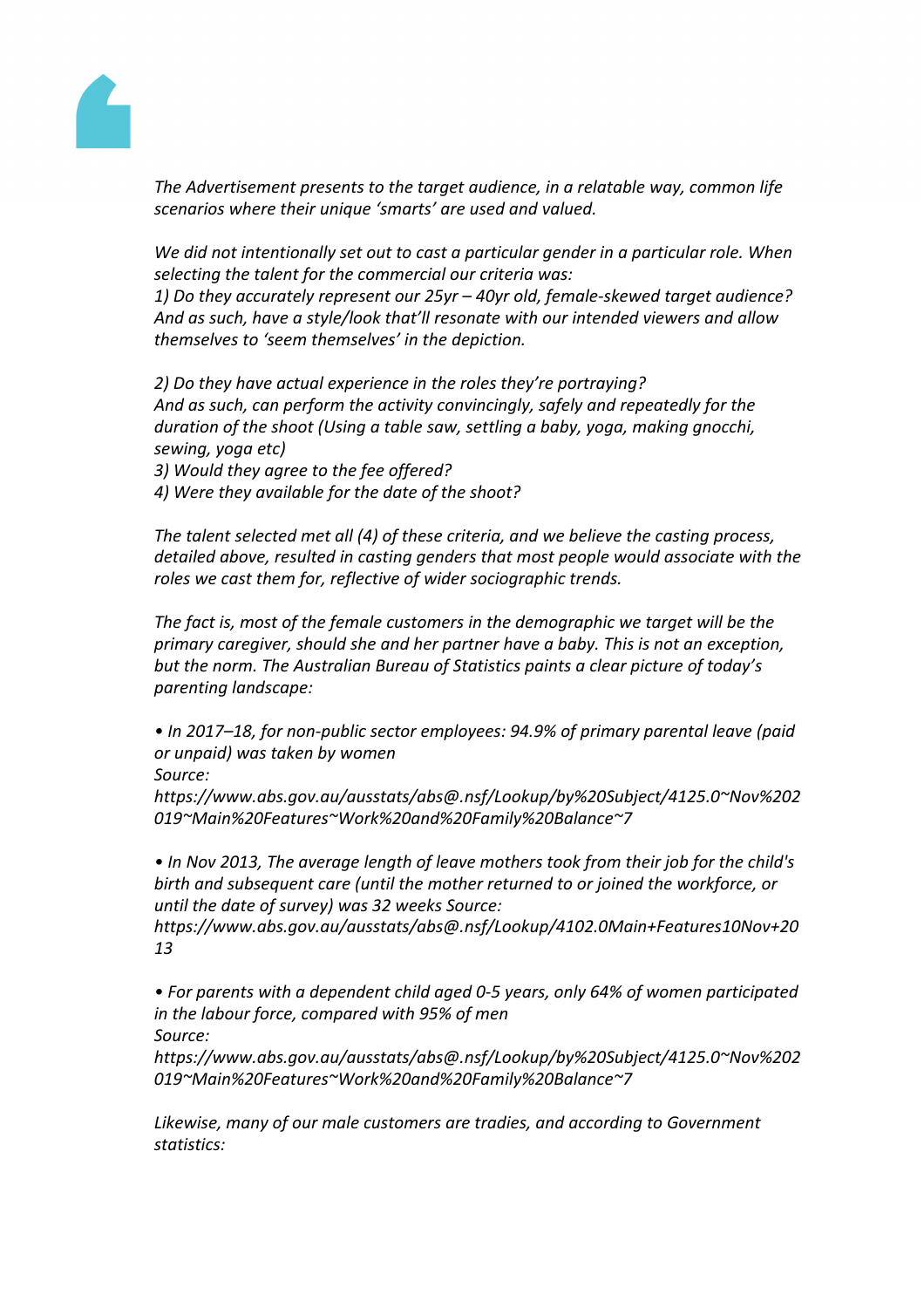

*• In 2019, 88.1% of the construction workforce is male http://lmip.gov.au/default.aspx?LMIP/GainInsights/IndustryInformation/Construction and that number is even greater (up to 99%) amongst Carpenters and Joiners*

*Accurately reflecting an audience is not discrimination or vilification. It's simply upping the creative's chances of resonating with an audience; it's making a connection with them by showing them a situation they can relate to.*

*The disputed work has been on air for over 2 years now and this is the first such complaint it has received. Moreover, the Advertisement has resulted in increased enquiries and sustained sales, which to use is confirmation that the advertising has, and continues to resonate with our desired audience.*

*Additionally, no comments, judgements or criticisms are made about the specific genders or occupations depicted. Nor was any comment or characterisation offered of their worth, merit, stature, value or professionalism, except to say that they are all worthy and equally valued.*

*Section 2.2-Exploitative or Degrading Material Smart Homes for Living believes the Advertisement does not contain any sexual appeal and is not exploitative or degrading in any way.*

*Section 2.3 - Violence Smart Homes for Living believes that the Advertisement does not depict violence of any form.*

*Section 2.4 - Sex, Sexuality or Nudity Smart Homes for Living does not believe that the Advertisement contains sexually suggestive images or language.*

*2.5- Language*

*Smart Homes for Living does not believe that the Advertisement contains any language which may be offensive to the audience.*

*2.6 - Health and Safety*

*Smart Homes for Living does not believe the Advertisement contains any images that:*

- *• are contrary to public health and safety, or*
- *• promote unsafe practices, bullying or unrealistic body image.*
- *2.7 - Clearly Distinguishable Advertising*

*Smart Homes for Living believes that it is clear to the relevant audience that the Advertisement is commercial in nature.*

*In light of the above, Smart Homes for Living submits that the Complaint misinterprets the content of the Advertisement and that the Advertisement has not breached the AANA Code. Consequently, Smart Homes for Living requests that the Complaint be dismissed.*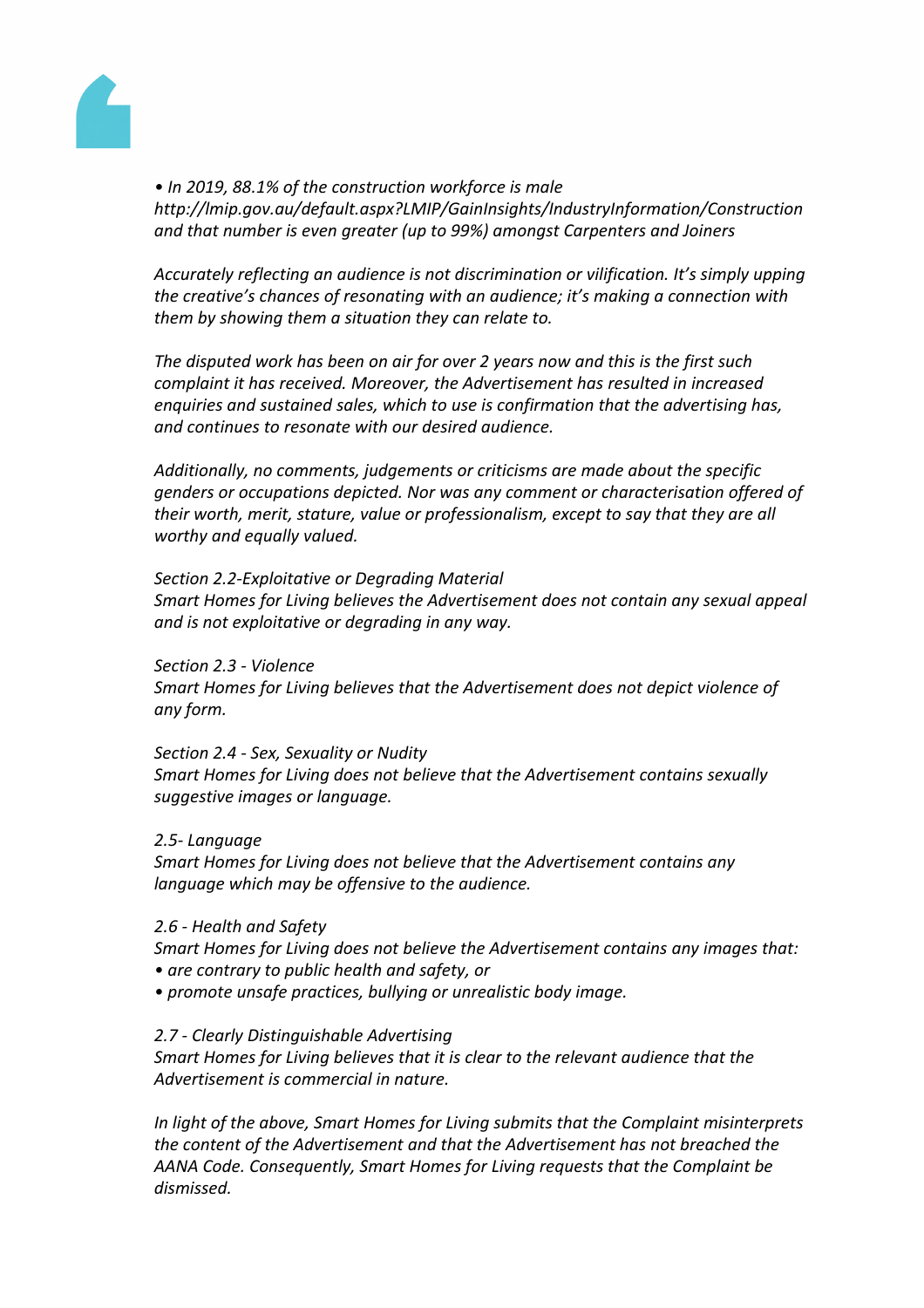

*We hope that the information provided is sufficient in closing this matter out. However, if you require any further assistance or information, please do not hesitate to contact me.*

# **THE DETERMINATION**

The Ad Standards Community Panel (Panel) considered whether this advertisement breaches Section 2 of the AANA Code of Ethics (the Code).

The Panel noted the complainant's concern that every portrayal of an activity in the advertisement is being performed by the gender of person stereotypically associated with that activity, and that this is reinforcing gender stereotypes.

The Panel viewed the advertisement and noted the advertiser's response.

The Panel considered whether the advertisement complied with Section 2.1 of the Code which requires that 'advertisements shall not portray or depict material in a way which discriminates against or vilifies a person or section of the community on account of race, ethnicity, nationality, gender, age, sexual preference, religion, disability, mental illness or political belief.'

The Panel noted the Practice Note to Section 2.1 provides the following definitions:

*"Discrimination – unfair or less favourable treatment.*

*Vilification – humiliates, intimidates, incites hatred, contempt or ridicule."* 

The Panel noted the Practice Note for this section of the Code states:

*"Stereotypes may be used to simplify the process of communication in relation to both the product offered and the intended consumer. As such, advertisements may feature people undertaking gender-stereotypical roles … or displaying gender stereotypical characteristics… but they should take care to avoid suggesting that stereotypical roles or characteristics are:*

- *• always associated with that gender;*
- *• the only options available to that gender; or*
- *• never carried out or displayed by another gender.*

*as this may amount to discrimination on the basis of gender."*

The Panel noted the advertiser's response that statistically, women will be the primary caregiver should she and her partner have a child and that accurately reflecting an audience is not discriminatory.

The Panel noted that none of the people depicted in the advertisement were disparaged in any way, but rather the overall theme of the advertisement is that the